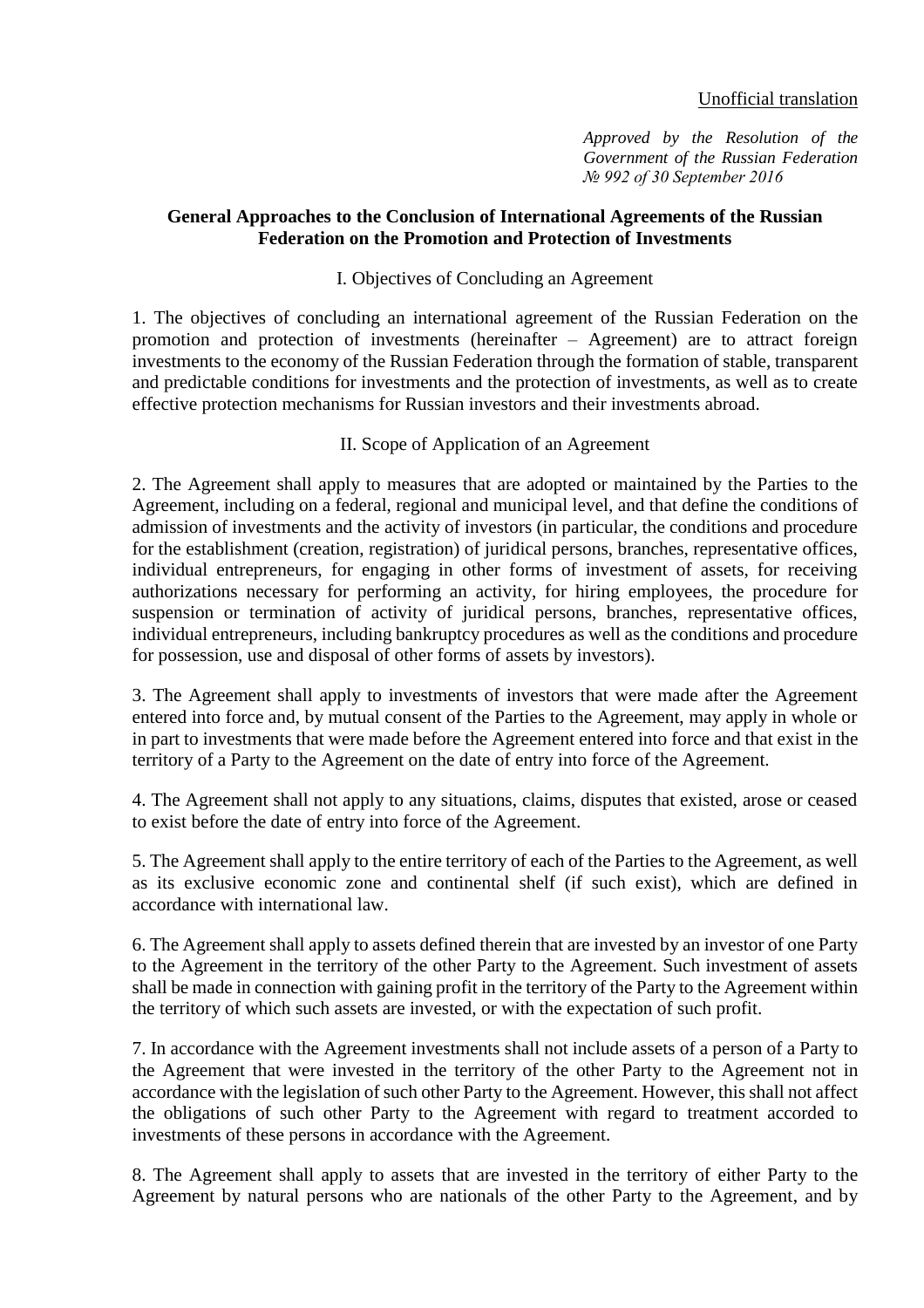juridical persons that are established or constituted in the territory of the other Party to the Agreement.

9. The Agreement shall not apply to investments of natural persons who are or were nationals of the Party to the Agreement at the time when such investments were made within the territory of which such investments are or were made.

10. The Agreement shall not apply to investments of juridical persons of a Party to the Agreement that do not engage in substantive business operations in the territory of this Party to the Agreement, to juridical persons of this Party to the Agreement that are owned or controlled by persons of the other Party to the Agreement within the territory of which the investments were or are made, and to juridical persons that are owned or controlled by persons of a third state.

11. The Agreement shall not apply to services and other types of activities supplied or performed in the exercise of governmental powers by public authorities of a Party to the Agreement or organizations to which such powers were delegated by this Party to the Agreement. The abovementioned services and other types of activities include services and other types of activities supplied or performed neither on a commercial basis nor in competition with other business entities.

III. Terms of Admission of Investments and Activities of Investors

12. The Agreement shall as a general rule provide for national treatment with regard to admission of investments and treatment accorded to these investments in the territory of a Party to the Agreement where investments are made or were made, except for a limited number of exemptions that are agreed upon during negotiations.

13. The Agreement shall as a general rule provide for most-favoured-nation treatment with regard to admission of investments and treatment accorded to these investments in the territory of a Party to the Agreement where investments are made or were made, except for a limited number of exemptions that are agreed upon during negotiations.

14. The treatment referred to in paragraphs 12 and 13 of this document shall be accorded subject to whichever is more favourable according to the investor.

15. The treatment provided for by the Agreement shall not affect rules stipulated in current or future legislation of the Russian Federation on investment in business entities and economy sectors that are natural monopolies or have strategic importance for national defence and state security, privatization, the differences in taxation of residents and non-residents, new sectors of economic activity (services sectors and types of activities that were not supplied and were not performed within the territory of the Russian Federation at the moment of conclusion of the Agreement).

16. The Agreement shall not provide for the possibility to accord to investors of the Parties to the Agreement and to their investments preferences provided in accordance with economic integration agreements, in particular agreements consistent with the requirements of Article V of the General Agreement on Trade in Services (hereinafter - GATS).

17. The Agreement shall guarantee to an investor of each of the Parties to the Agreement the right and the opportunity to challenge or review measures of the other Party to the Agreement that affect his investments within the territory of such other Party to the Agreement through judicial or administrative means in accordance with procedure established by legislation of such other Party to the Agreement. An investor of a Party to the Agreement shall be granted the same conditions of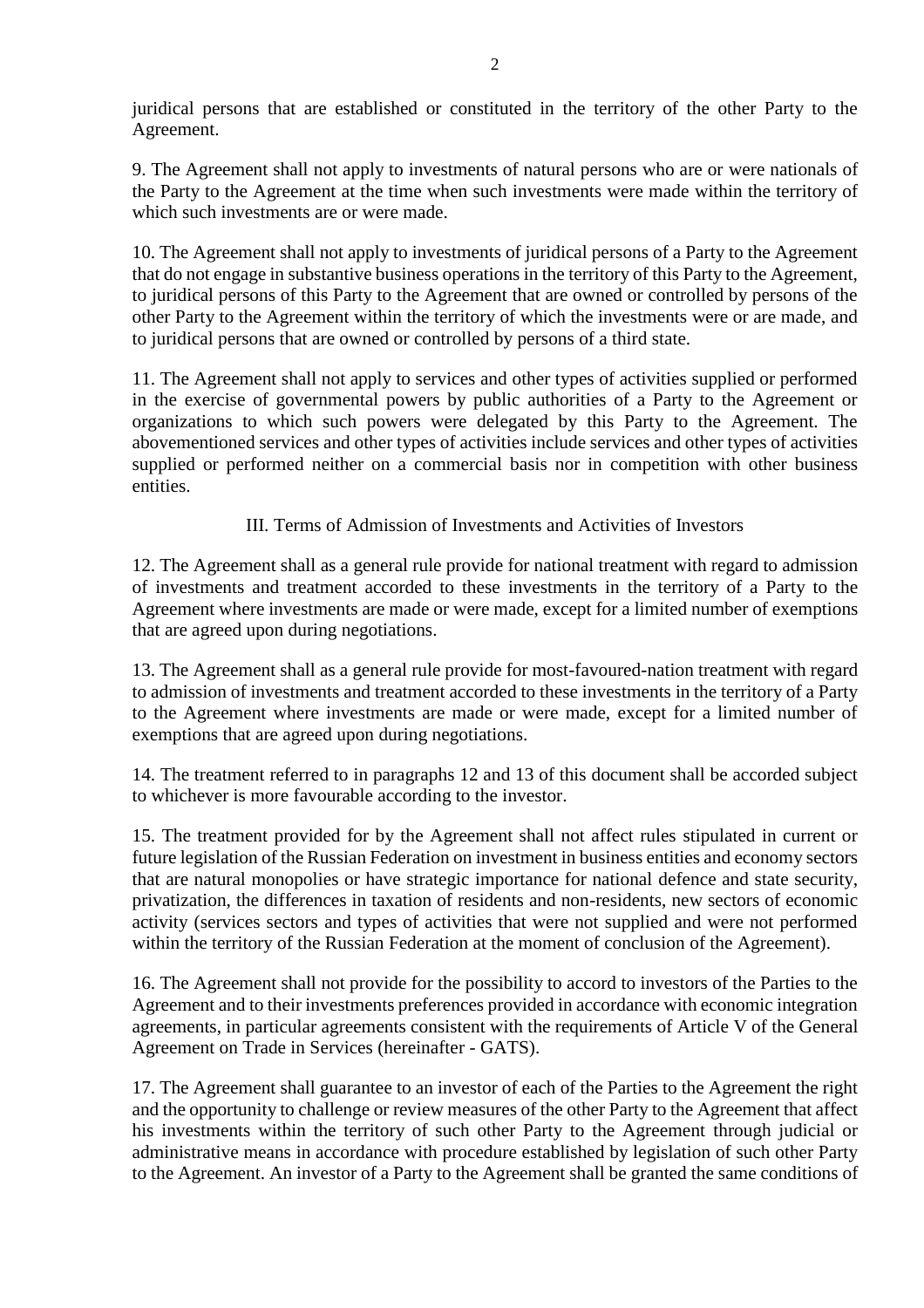access to courts and administrative authorities of the other Party to the Agreement, within the territory of which investments are made, as investors of such other Party to the Agreement.

18. The Agreement shall stipulate that such measures of general application of each of the Parties to the Agreement as laws and other regulations affecting investments of investors of the other Party to the Agreement shall be administered in a reasonable, objective and impartial manner.

19. The Agreement shall oblige each Party to the Agreement to ensure the publication of its measures of general application affecting investments of investors of the other Party to the Agreement. Such measures shall be published in official sources no later than the date of their entry into force.

20. For each of the Parties to the Agreement a ban shall be provided for requirements imposed in respect of requiring investors of the other Party to the Agreement to use goods originating from such Party to the Agreement as the condition for making investments or for maintaining investments of such investor within its territory, as well as the condition for obtaining preferential treatment or benefits, and imposition of other requirements that are not compatible with the obligations of such Party to the Agreement within the framework of the World Trade Organization.

IV. Protection of Investments of Investor

21. The Agreement shall provide for a general ban on the expropriation by one Party to the Agreement of the investments of investors of the other Party to the Agreement except in cases where the expropriation is carried out under the following conditions:

a) the presence of public interest, in particular, the objectives referred to in paragraph 59 of this document;

b) full compliance with the procedure provided for by the legislation of such Party to the Agreement. This procedure is to be officially published or otherwise be made publicly available before the date of expropriation;

c) non-discriminatory basis;

d) payment of prompt, adequate and effective compensation to the investor for the damage that was caused to him by the expropriation.

22. Acts of expropriation shall include measures (set of measures) of the Party to the Agreement, in the territory of which the investments of investor of the other Party to the Agreement are made, which result in damage to investments. Such measures (set of measures) may include acts of nationalization, requisition or other measures preventing the use, ownership or disposal of the investments by the investor.

23. The fact of damage caused to the investor of a Party to the Agreement in the territory of the other Party to the Agreement, including measures of such other Party to the Agreement, shall not automatically establish that the investments of such investor have suffered expropriation. The Agreement shall provide that the determination of the fact of expropriation requires to take into account the character, nature and actually achieved and declared objectives of measures (set of measures) of such other Party to the Agreement.

24. The Agreement shall provide that the breach of other obligations under the Agreement by a Party to the Agreement established through the dispute settlement mechanism of the Agreement does not mean automatic breach of obligations regarding expropriation by such Party to the Agreement.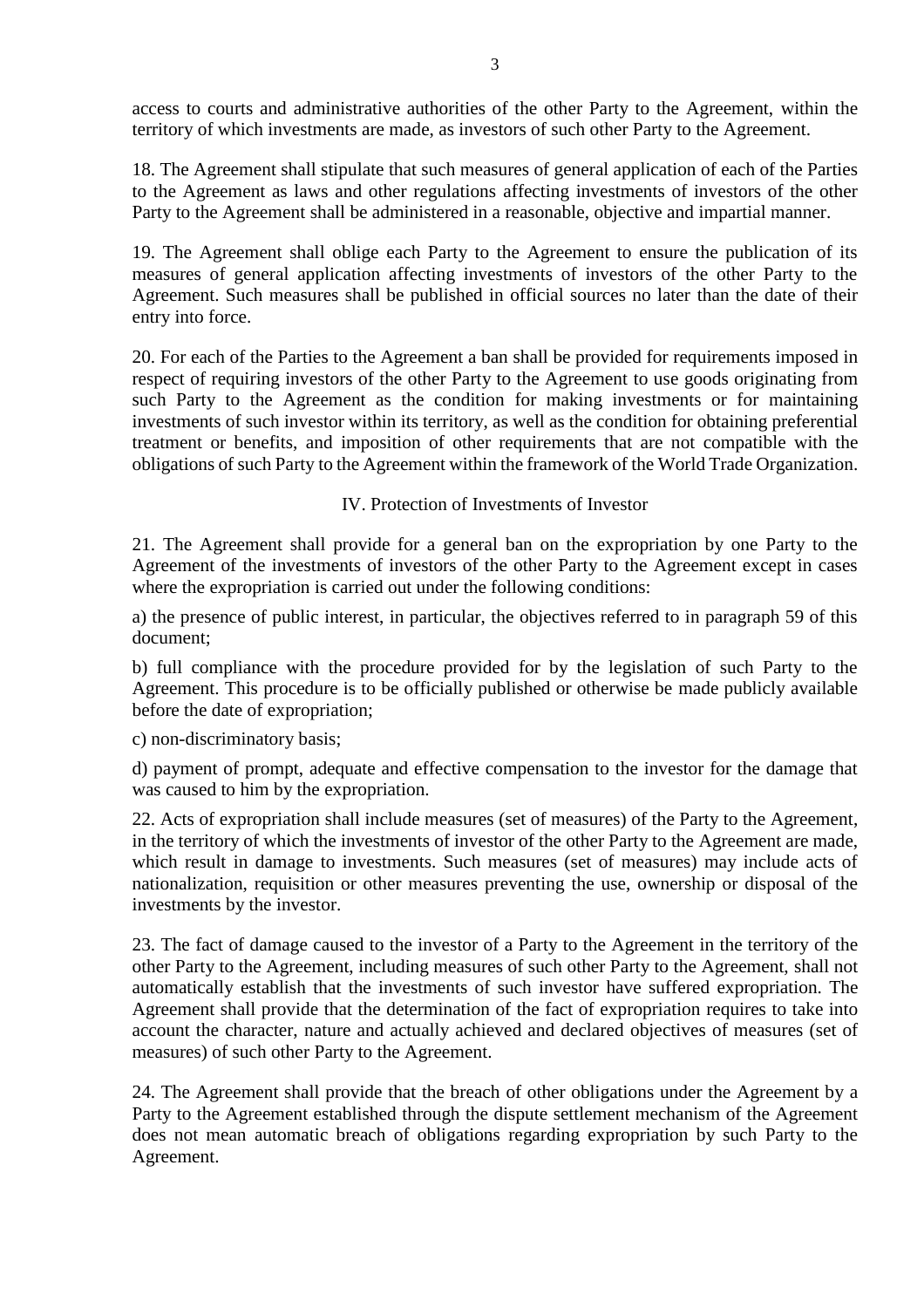25. Expropriation shall not include interim measures imposed on investments of investor of a Party to the Agreement by investigative bodies and judicial authorities of the other Party to the Agreement, in the territory of which the investments were made.

26. Expropriation shall not include measures related to imposition and collection of taxes and fees provided that these taxes and fees are not arbitrary and do not provide for a differentiated rate depending on the origin of the investor or capital, subject to international agreements on taxation that the Parties to the Agreement are party to.

27. Expropriation shall not include cases of requisitioning of investments of the investor by a Party to the Agreement, provided that such measures are applied during natural disasters, accidents, epidemics, epizootics and other similar emergencies and the requisitioned property was returned to the investor without undue delay upon termination of the circumstances due to which the requisition was conducted, with compensation of damage caused to such property in accordance with its market value.

28. Expropriation shall not include customs regulation measures.

29. Expropriation shall not include the issuance of compulsory licenses granted in relation to intellectual property, provided that such issuance does not contradict obligations undertaken by the Party to the Agreement, in the territory of which it is carried out, within the framework of the World Trade Organization.

30. The Agreement shall provide that in any case the determination of whether measures (set of measures) of a Party to the Agreement constitute expropriation requires to analyze the impact of these measures (set of measures) on the real market value of the investments of the investor of the other Party to the Agreement, to consider the duration of application of the relevant measures (set of measures) and their consequences.

31. The Agreement shall provide that the compensation paid to investor due to the expropriation of his investments shall fully compensate the damage caused to them by such expropriation. The assessment of the caused damage shall be based on market principles. The objective reduction in value of the expropriated investments shall be taken into consideration if it occurred because the fact of the impending or effected expropriation became public knowledge.

32. The Agreement shall provide that in case of delay in payment of compensation interest is accrued on the principal amount of compensation up to the date of actual payment at a marketdefined rate. Compensation shall be paid in the currency the investment was originally made in. Investor shall be able to convert this payment in any freely convertible currency of his own choice.

33. With regard to any kind of compensation for damage caused to investments of the investor of a Party to the Agreement in the territory of the other Party to the Agreement as a result of military operations, armed conflicts, riots, civil unrest or other similar circumstances, the Agreement shall provide that the investor shall be accorded treatment no less favourable than that accorded to investors of such other Party to the Agreement or any third state.

34. The Agreement shall provide that the transfer of rights in respect of investments of the investor of a Party to the Agreement made in the territory of the other Party to the Agreement under a political (non-commercial) risk insurance contract between this investor and the authorized body or organization of the former Party to the Agreement is conducted without prejudice to the arrangements between the Parties to the Agreement in respect of treatment provided by such other Party to the Agreement regarding admission of investments of the investors of the former Party to the Agreement and regarding existing investments of these investors.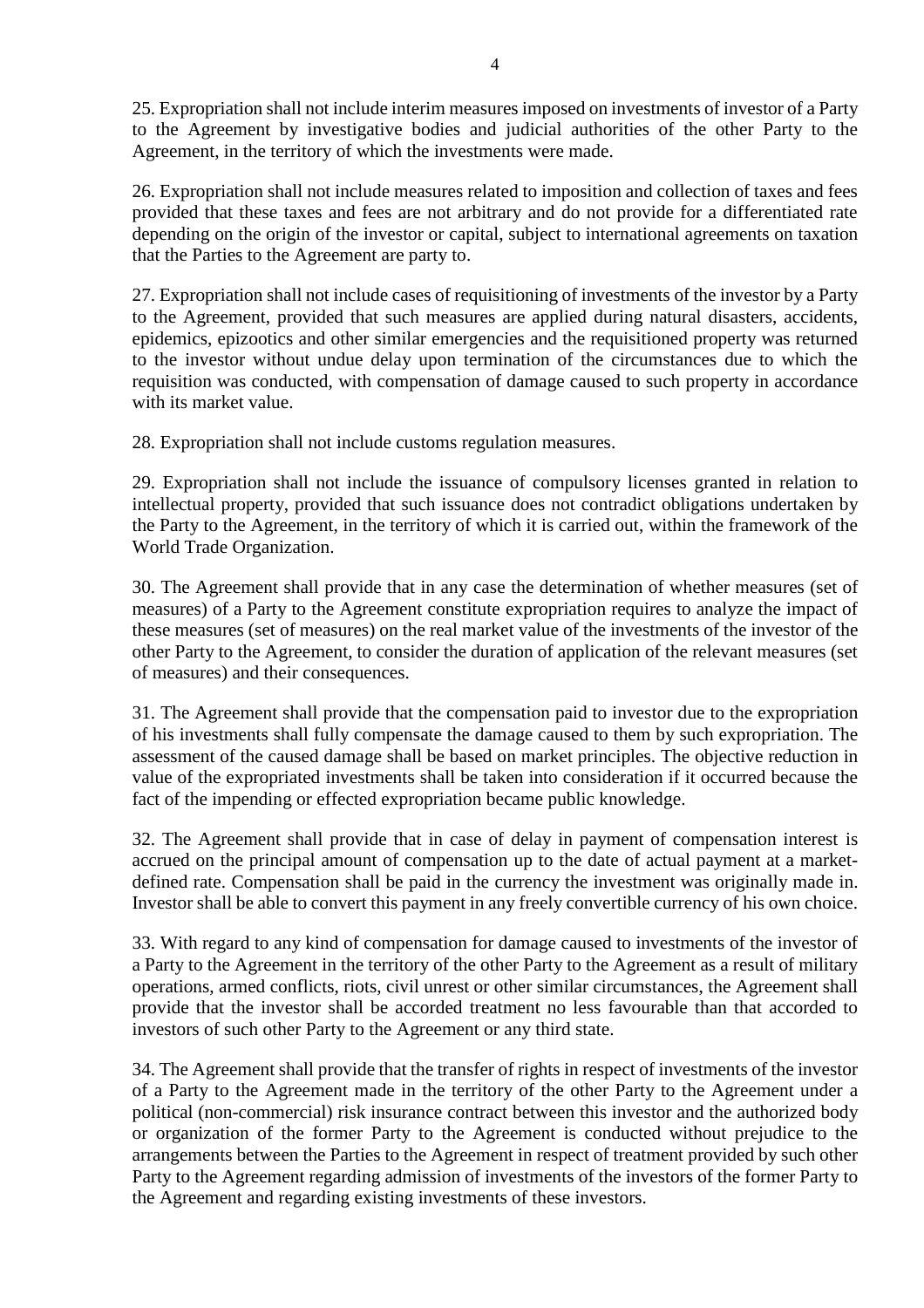35. The Agreement shall provide investors of either Party to the Agreement with the freedom of transfer of payments related to their investments from the territory of such Party to the Agreement, including compensation for damage caused. Such transfers shall be made in any currency by the choice of the investor. Investor shall have the right to convert the transfers in any freely convertible currency by his choice.

36. Nothing in the Agreement shall prevent the Parties to the Agreement from applying nondiscriminatory measures aimed at limiting payment transfers in accordance with legislation of either of the Parties to the Agreement relating to bankruptcy, protection of rights of employees, creditors, accounting and taxation.

37. The Parties to the Agreement shall have right to impose restrictions on international transfers of payments within their rights and obligations under the Articles of Agreement of the International Monetary Fund, as well as due to balance of payments difficulties or the threat of their occurrence. The imposition of restrictions for balance of payments protection purposes shall comply with the provisions of Article XII of the GATS.

V. Resolution of Disputes between the Investor of one Party to the Agreement and the Other Party to the Agreement

38. The Agreement shall provide that disputes arising between the investor of one Party to the Agreement and the other Party to the Agreement and in relation to the investments of such investor in the territory of such other Party to the Agreement shall be settled in the manner stipulated by the Agreement, the legislation of such other Party to the Agreement or written arrangement between this investor and such other Party to the Agreement.

39. The Agreement shall provide that the investor of one Party to the Agreement and the other Party to the Agreement shall seek to resolve the disputes arising between them in relation to the investments of such investor in the territory of such other Party to the Agreement through consultations.

40. The Agreement shall provide that if a dispute arises, the investor of one Party to the Agreement sends the other Party to the Agreement a written request for consultations regarding the dispute.

41. The Agreement shall provide for a mechanism to exchange information between the Parties to the Agreement in respect of the name and address of its government authority (authorities) where the investor of the other Party to the Agreement shall send a notification proposing to initiate consultations in case of dispute, as well as for mechanisms of communicating such information to investors of the Parties to the Agreement.

42. The Agreement shall provide for requirements to the content of the notification proposing to initiate consultations. The notification shall include the following information:

a) full name of the investor that is a party to the dispute, the actual and legal address or address of registration (if available) of the investor;

b) full name of the representative of the investor that is a party to the dispute, the actual and legal address or address of registration (if available) of the investor, together with documents confirming the right of the representative to act on behalf and in favour of the investor with regard to the dispute (in the presence of a representative);

c) description of the substance of dispute;

d) description of each measure of the Party to the Agreement that is subject of the dispute;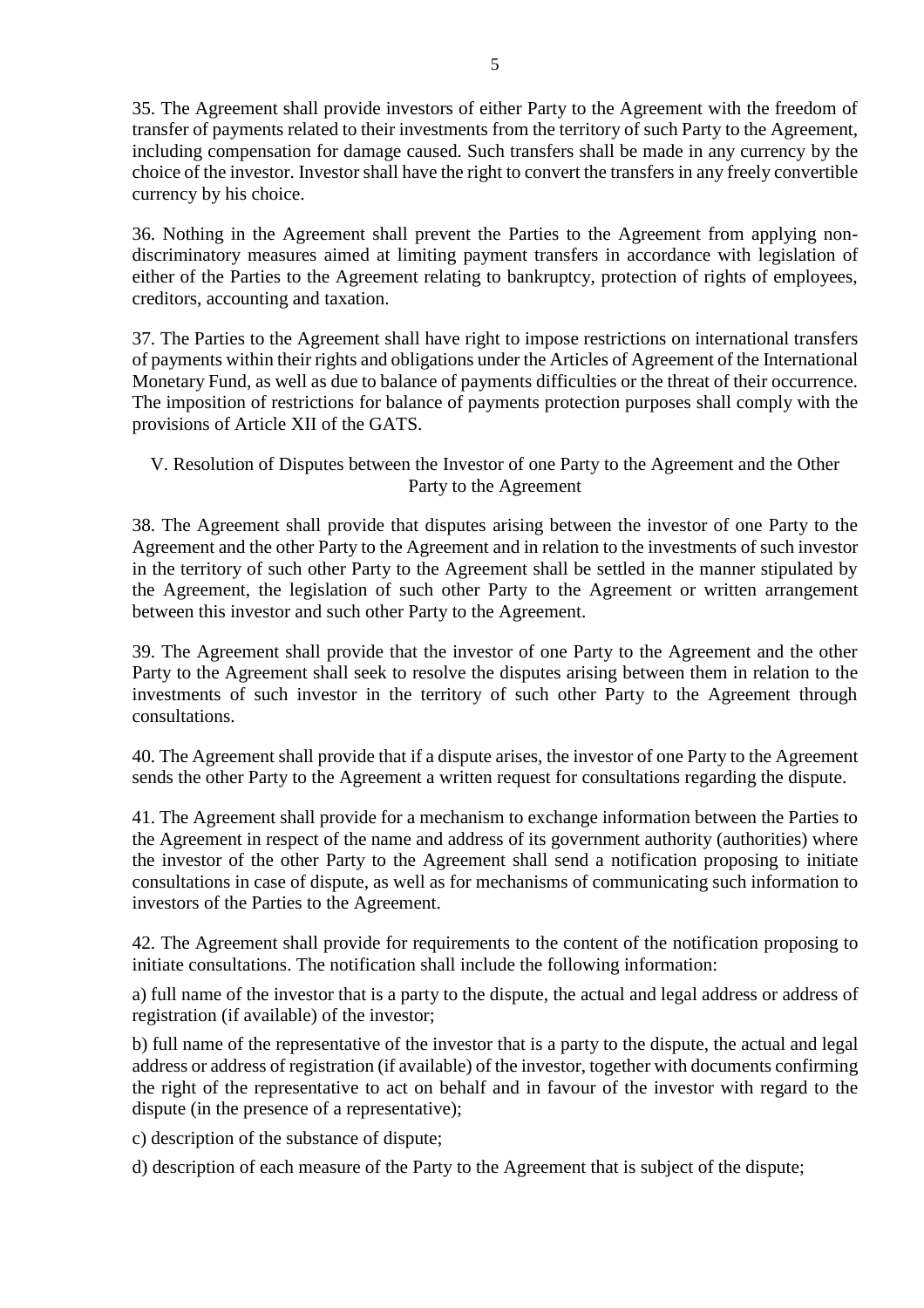e) provisions of the Agreement which, according to the investor, each of the contested measures of the Party to the Agreement does not comply with;

f) proposals of the investor that is a party to the dispute on the possible resolution of the dispute.

43. The Agreement shall provide that if the notification does not contain the information indicated in paragraph 42 of this document or is not served to the government authorities of the Party to the Agreement that is a party to the dispute provided in paragraph 41 of this document such notification is not considered duly delivered.

44. If consultations have not been initiated or have not resulted in a mutually beneficial resolution within 180 days from the date of receipt of the duly delivered written request for consultation by the investor of one Party to the Agreement to the other Party to the Agreement, the dispute may be submitted by the investor that is a party to the dispute to one of the institutions specified in paragraphs 45 and 46 of this document.

45. Disputes arising between an investor of one Party to the Agreement and the other Party to the Agreement regarding investments of such investor in the territory of such other Party to the Agreement may be submitted by the investor to a national court of the Party to the Agreement that is a party to the dispute.

46. If the Agreement contains a provision on settlement of such disputes through arbitration, disputes relating to the investments of the investor of one Party to the Agreement in the territory of the other Party to the Agreement and arising between this investor and such other Party to the Agreement in connection with a measure of such other Party to the Agreement that in the investor's view is inconsistent with the provisions of the Agreement, can be submitted by the investor to one of the arbitration bodies agreed upon by the Parties to the Agreement to the extent specified in the Agreement. For that purpose, the investor sends to the Party to the Agreement that is a party to the dispute a request to submit the dispute to the arbitration body. Such arbitration bodies may include an ad hoc arbitral tribunal or a permanent arbitration institution. Any arbitration bodies that are not directly specified in the Agreement do not have jurisdiction over disputes under the Agreement. Any arbitration bodies, whether ad hoc or permanent, are not authorized to use arbitration rules that are not specified in the Agreement.

Disputes arising from the written arrangements between an investor of one Party to the Agreement and the other Party to the Agreement and that are not in breach of the provisions of the Agreement that the investor refers to, are submitted to arbitration bodies subject to procedure specified in such arrangements and cannot be submitted to the arbitration body specified in the Agreement.

47. In accordance with the Agreement a request for arbitration shall not supplement or amend the claims set out in the notification proposing to initiate consultations for consultations. In particular, the arbitration body shall not have the right to consider disputes and rule on whether measures of the Party to the Agreement are consistent with the provisions of the Agreement, if such measure or provisions were not specified in the notification proposing to initiate consultations.

During the arbitration proceedings the investor that is a party to the dispute does not have the right to amend or supplement its claims in such a manner that these amendments or supplements go beyond the jurisdiction of the arbitral tribunal (in particular, the requirement to send a written request for arbitration to the Party to the Agreement that is a party to the dispute was not fulfilled).

48. The Parties to the Agreement may at any time agree on the interpretation of specific provisions of the Agreement in accordance with procedure established by the Agreement.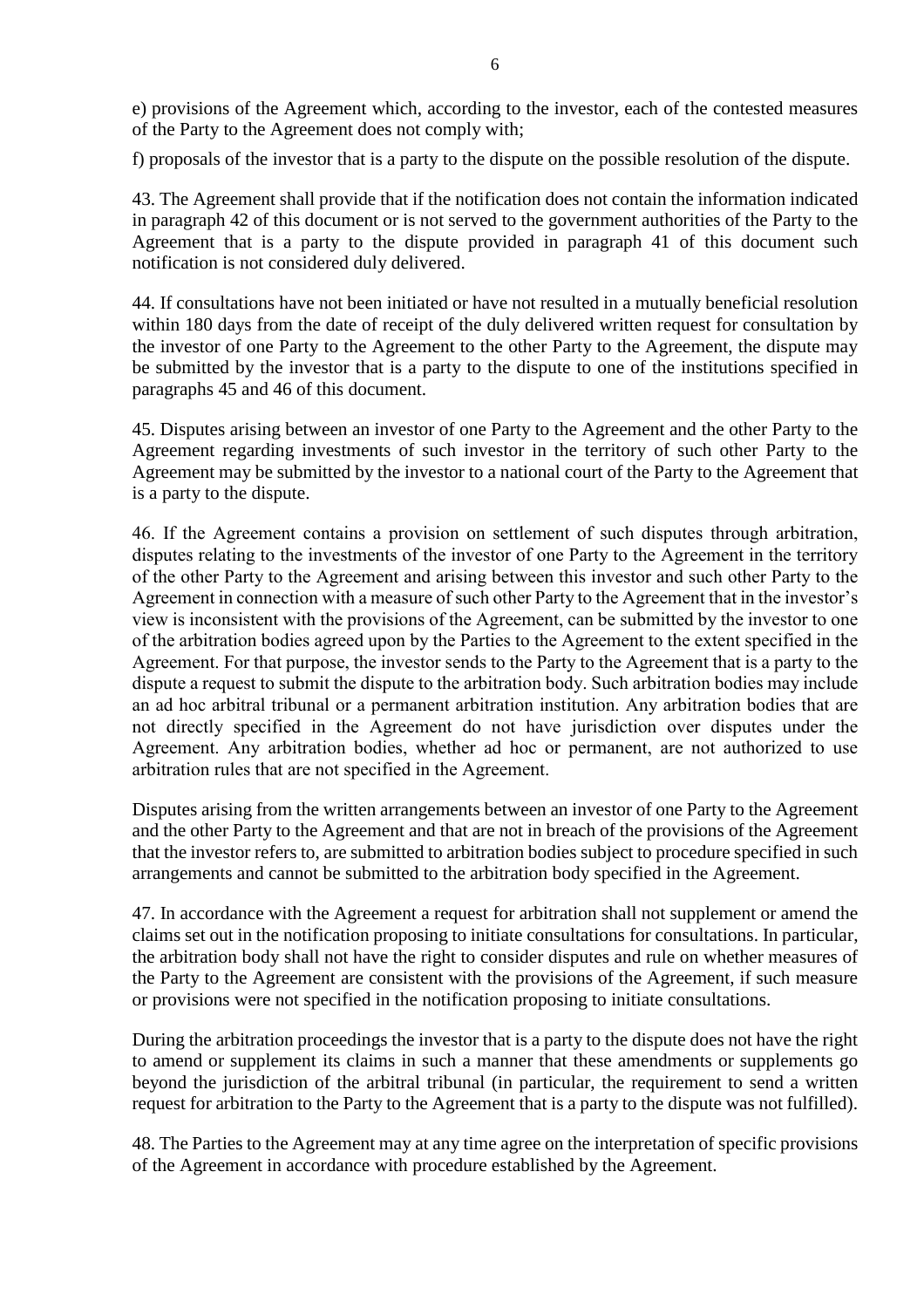49. At any point in the dispute (whether at the stage of consultations or at the stage of arbitral proceedings) the Party to the Agreement which is a party to the dispute may send a notification to the other Party to the Agreement proposing to initiate consultations on the interpretation of specific provisions of the Agreement that are subject of the dispute with the investor of the other Party to the Agreement. A copy of the notification shall be simultaneously sent by the Party to the Agreement requesting consultations on interpretation, to the investor that is a party to the dispute, and to the arbitration body, if the dispute was submitted to an arbitration body.

If the dispute is at the stage of consultations, the dispute may not be submitted by the investor to an arbitration body from the date of receipt of the notification. If the dispute was submitted to an arbitration body before the date the notification proposing consultations on interpretation was sent, the arbitration body shall suspend its work.

If the dispute is at the stage of consultations or if the dispute is under consideration by an arbitration body and its work has been suspended, then the dispute may be submitted by the investor to an arbitration body or the arbitration body resumes its work, accordingly:

a) from the date the other Party to the Agreement submits to the parties to the dispute a notice of its intention not to initiate consultations with the Party to the Agreement that is a party to the dispute;

b) from the date either of the Parties to the Agreement submits to the other Party to the Agreement and to the investor a notice of joint understanding between the Parties to the Agreement on the interpretation of provisions of the Agreement;

c) from the date either of the Parties to the Agreement submits to the other Party to the Agreement and to the investor a notice that understanding on interpretation of specific provisions of the Agreement cannot be reached, but no earlier than 60 days from the date the notification proposing consultations on the interpretation of specific provisions of the Agreement was submitted by a Party to the Agreement to the other Party to the Agreement.

50. The Agreement shall provide that any joint interpretation of the provisions of the Agreement reached by the Parties to the Agreement is binding for the Parties to the Agreement, investors of the Parties to the Agreement and bodies to which according to the Agreement the disputes between the Parties to the Agreement or between a Party to the Agreement and an investor of the other Party to the Agreement are submitted.

51. In accordance with the provisions of the Agreement an investor of a Party to the Agreement shall have no right to submit a dispute to arbitration if a notification proposing to initiate consultations was sent to the Party to the Agreement that is a party to the dispute after two years have elapsed from the date on which he acquired, or should have acquired, knowledge about the events the dispute arose from.

An arbitration body shall have no right to accept a dispute for consideration if the investor of a Party to the Agreement sent a request for arbitration after three years have elapsed from the date of its notification proposing to initiate consultations regarding this dispute.

52. In case of a dispute arising in connection with the Agreement, nothing in the Agreement, including most-favourable-nation treatment accorded under the Agreement, shall provide investors of the Parties to the Agreement with the right to use dispute settlement mechanisms other than those expressly set out in the Agreement in case of a dispute arising in connection with the Agreement, unless both parties to the dispute have agreed otherwise in writing.

53. If the investor of a Party to the Agreement submits the dispute to an ad hoc arbitral tribunal, such a dispute shall be subject to settlement in accordance with the Arbitration Rules of the United Nations Commission on International Trade Law (hereinafter - UNCITRAL) under the following terms, unless the parties to the dispute agree otherwise: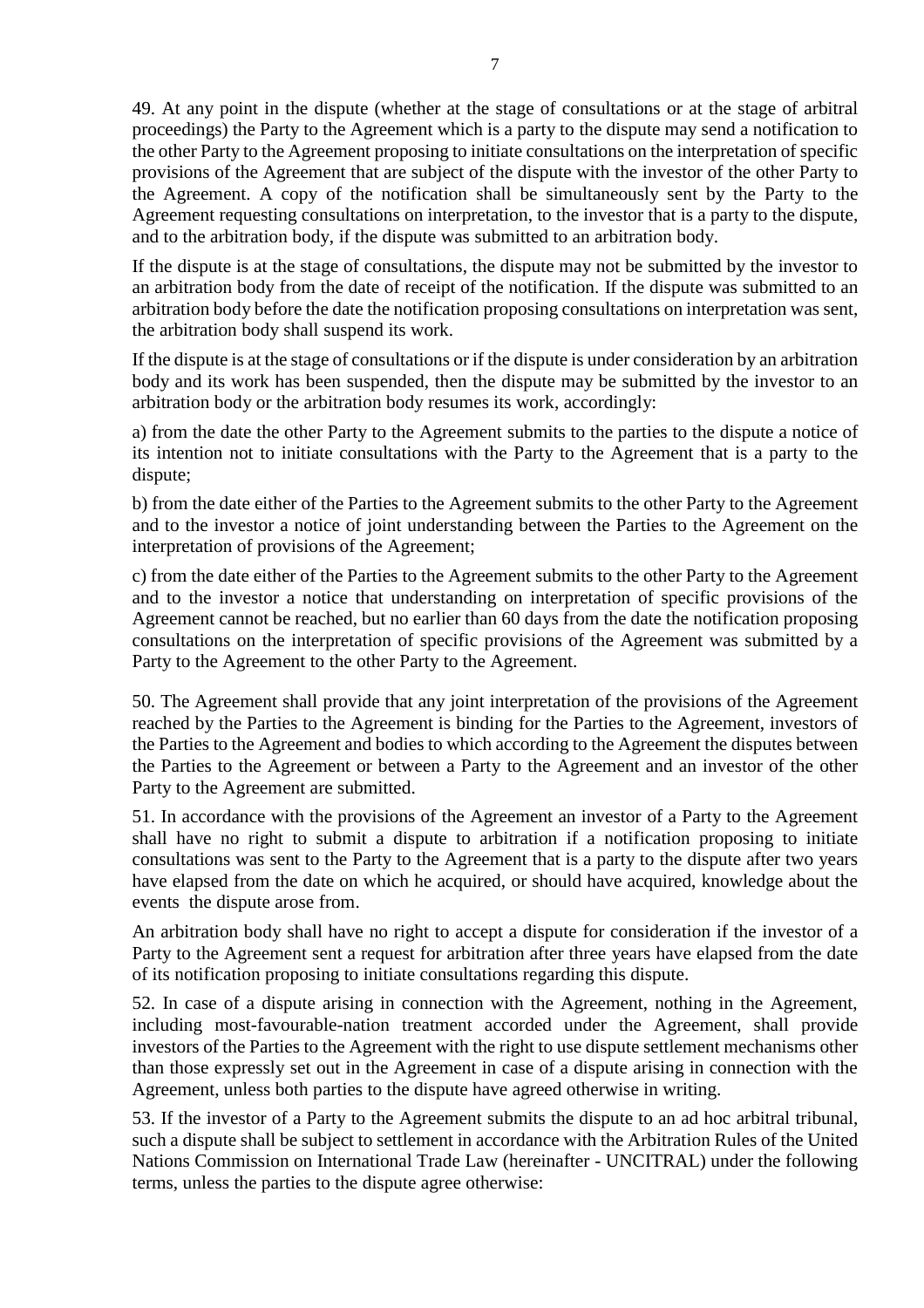a) 3 arbitrators shall be appointed to and ad hoc arbitral tribunal;

b) the place of arbitration and the language of arbitration shall be specified in the Agreement;

c) the periods of time provided for in paragraphs 2 and 3 of Article 9 of UNCITRAL Arbitration Rules shall be replaced by 90 days, respectively;

d) the period of time provided for in paragraph 1 of Article 20 of UNCITRAL Arbitration Rules shall be determined by the arbitral tribunal, but shall not be less than 90 days from the date of delivery of the request for arbitration;

e) the period of time provided for paragraph 1 of Article 21 of UNCITRAL Arbitration Rules shall be determined by the arbitral tribunal, but shall not be less than 90 days from the date of delivery of the request for arbitration;

f) Neither the parties to the dispute nor the arbitral tribunal and its members shall have the right to disclose any information concerning the dispute, including the arbitration award, without written consent of both parties to the dispute. UNCITRAL Rules on Transparency for Treaty-based Investor-State Arbitration shall not apply;

g) the appointment of an arbitrator by a Party to the Agreement, or its participation in the appointment of an arbitrator, as well as its submission of a plea that the arbitral tribunal does not have jurisdiction or its submission of its statement of defense concerning the investor's claims shall not deprive this Party to the Agreement of the right to raise an objection regarding the jurisdiction of the arbitral tribunal (to raise a plea that the arbitral tribunal does not have jurisdiction);

h) the arbitral tribunal shall rule on the objection as to the jurisdiction of the arbitral tribunal (rule on the plea of lack of jurisdiction) as a preliminary question before considering the dispute on the merits.

54. Other arbitration rules that apply when submitting a dispute to permanent arbitration institutions specified in the Agreement shall be amended accordingly.

55. Arbitration awards adopted in accordance with the Agreement shall be binding on the parties to the dispute. The Parties to the Agreement shall ensure implementation of such awards in accordance with their legislation.

56. The Parties to the Agreement may agree on the list of arbitrators that shall be used by the parties to the dispute for the appointment of arbitrators.

57. Disputes between an investor of one of the Parties to the Agreement and the other Party to the Agreement arising out of other arrangements between such investor and Party to the Agreement shall be settled according to procedures provided for in such arrangements.

58. The Agreement shall not prevent parties to the dispute from settling such disputes in out-ofcourt proceedings, including through conciliation, mediation and other similar procedures, agreed upon between the parties to the dispute.

#### VI. General Exceptions

59. The provisions of the Agreement shall not prevent the Parties to the Agreement from taking measures on a non-discriminatory basis that are necessary to protect human, animal or plant life or health, the environment, exhaustible natural resources, public morals or public order, consumer rights, cultural, historical or archaeological heritage, personal data or other confidential information with dissemination restricted in accordance with the legislation of the Party to the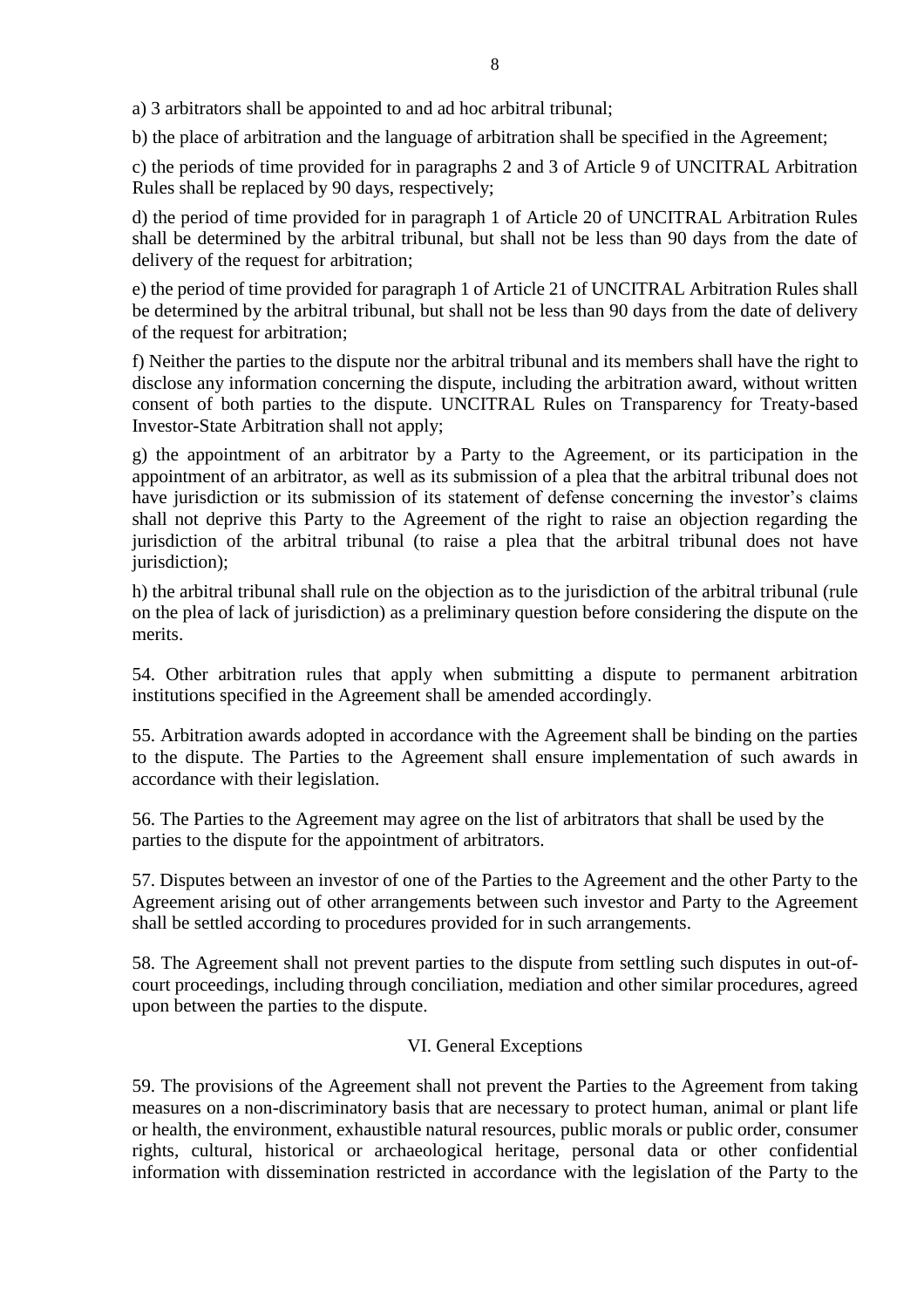Agreement that implements such measures, as well as measures to combat corruption, laundering of proceeds from crime and terrorism.

60. The provisions of the Agreement should not prevent the Parties to the Agreement from taking prudential measures, as it is provided for *inter alia* in paragraph 2 of the Annex on Financial Services of the GATS.

61. The provisions of the Agreement shall not prevent the Parties to the Agreement from taking measures necessary to protect essential security interests relating to emergencies in international relations, including war, relating to the supply for the needs of armed forces and law enforcement agencies, relating to the supply of fissionable materials or materials from which they are derived.

62. The provisions of the Agreement shall not prevent the Parties to the Agreement from taking measures necessary to fulfill their obligations under the United Nations Charter. The Parties to the Agreement shall immediately notify each other of taking such measures if they can affect the investments of their investors.

63. Measures adopted by a Party to the Agreement on the grounds provided for in paragraphs 61 and 62 of this document shall not be subject to arbitration in case of disputes arising between an investor of one Party to the Agreement and the other Party to the Agreement.

## VII. Other Obligations

64. The Agreement shall not prevent a Party to the Agreement from according investors of the other Party to the Agreement treatment more favourable than the treatment fixed in the Agreement if this treatment is provided for in its national legislation or international agreements that all Parties to the Agreement are party to.

65. The Parties to the Agreement shall not use reduction or understating of environmental or labour standards, easing of legislation on the fight against corruption, international terrorism or laundering of money derived from criminal offences, as tools to attract investment into their territory.

66. The Agreement shall provide for effective instruments for exchange of information related to the current legislation and policies on investment attraction and regulation of the Parties to the Agreement and for consultations on any matters related to the interpretation, application and revision of the Agreement, including through the establishment of a joint committee consisting of representatives of the Parties to the Agreement, as well as a provision on the formation and functioning of such a joint committee.

67. The Agreement shall provide that nothing in the Agreement shall be construed as requiring the Parties to the Agreement to disclose confidential information.

#### VIII. Disputes between the Parties to the Agreement

68. The Agreement shall provide that the Parties to the Agreement should seek to resolve disputes that arise between them in connection to the Agreement amicably through consultations.

69. The Agreement shall provide that in case of a dispute between the Parties concerning the interpretation or application of the Agreement, either of the Parties to the Agreement may send a notification to the other Party to the Agreement with a proposal to initiate consultations relating to the dispute.

70. Depending on the situation, the Agreement may provide that if such consultations have not been initiated or have not led to mutually beneficial resolution of the dispute within 6 months from